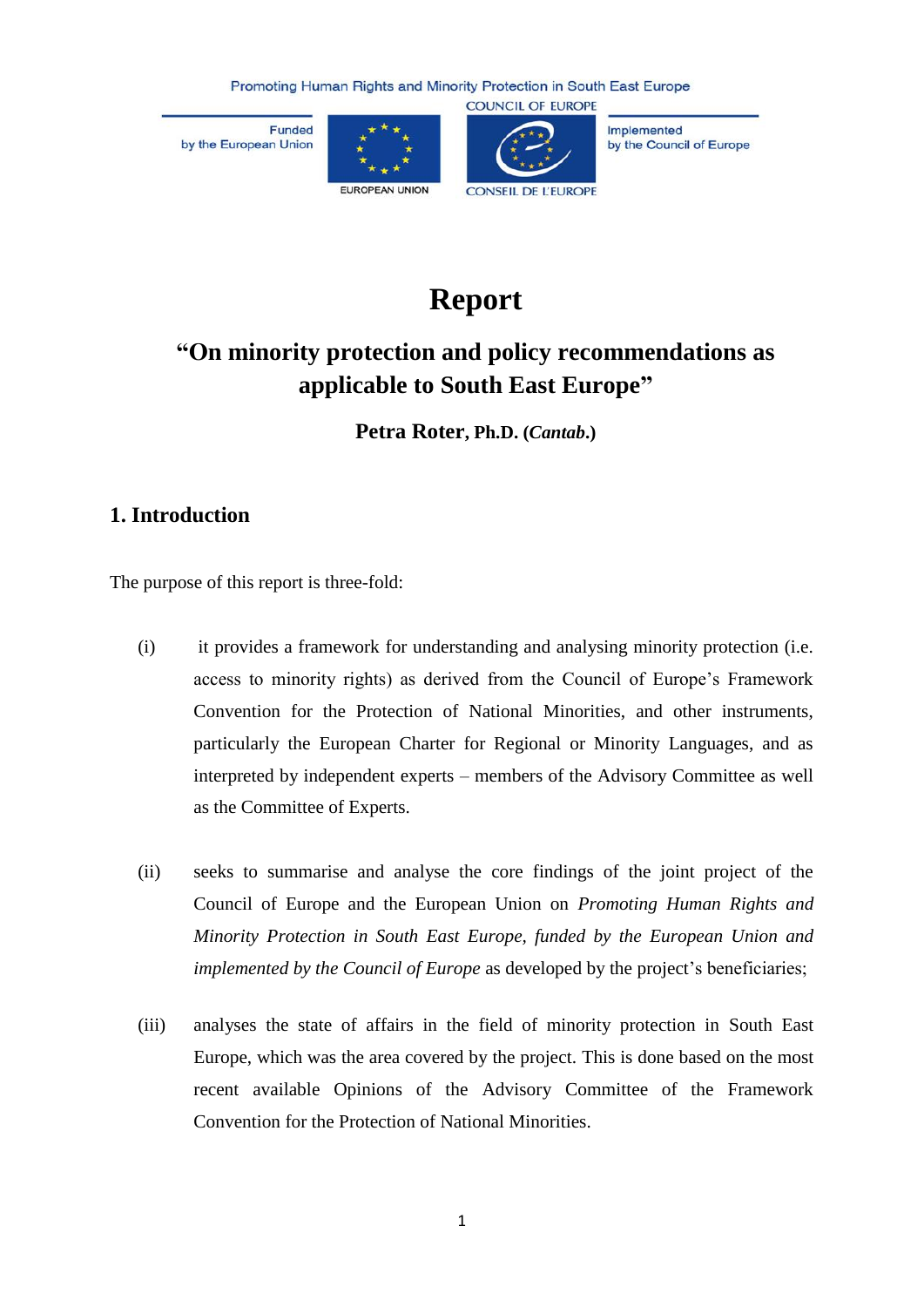Funded by the European Union





**COUNCIL OF EUROPE** 

Implemented by the Council of Europe

This analysis is then used to suggest a number of further recommendations about the areas of minority protection that warrant further attention by the international community and international organisations such as the Council of Europe and the European Union. In particular, the areas identified are those that can benefit greatly from further well-targeted projects and finances attached to such projects with a view to promoting minority rights, implementing them in practice and thus enabling persons belonging to national minorities to be able to enjoy those rights effectively.

Overall, this report therefore contributes to the core goals of the project on *Promoting Human Rights and Minority Protection in South East Europe, funded by the European Union and implemented by the Council of Europe* - namely, to implement minority rights with a view to helping states preserve and develop ethnic diversity while securing peace and stability, develop good inter-ethnic relations at different levels (local, regional, national and inter-state), and to achieve the objective of becoming integrated societies in which individuals are free to express and live their different ethnic identities without being perceived as threatening the coherence of societies and therefore stability of the state.

The report is based on a number of primary sources, particularly all documents produced by the project, particularly the final recommendations developed at policy meetings in all beneficiaries, and on primary documents adopted by the relevant international expert bodies such as the Advisory Committee. Additionally, the report draws on a number of observations and informal interviews conducted by the author with individuals involved in the project, both the beneficiaries, representatives of municipalities and the Council of Europe staff responsible for the implementation of the project. The author of the report participated at two events where those interviews and data collection through personal observation were possible: a capacity-building workshop in Belgrade between 13 and 15 July 2016, and the final conference in Tirana on 16 and 17 November 2016.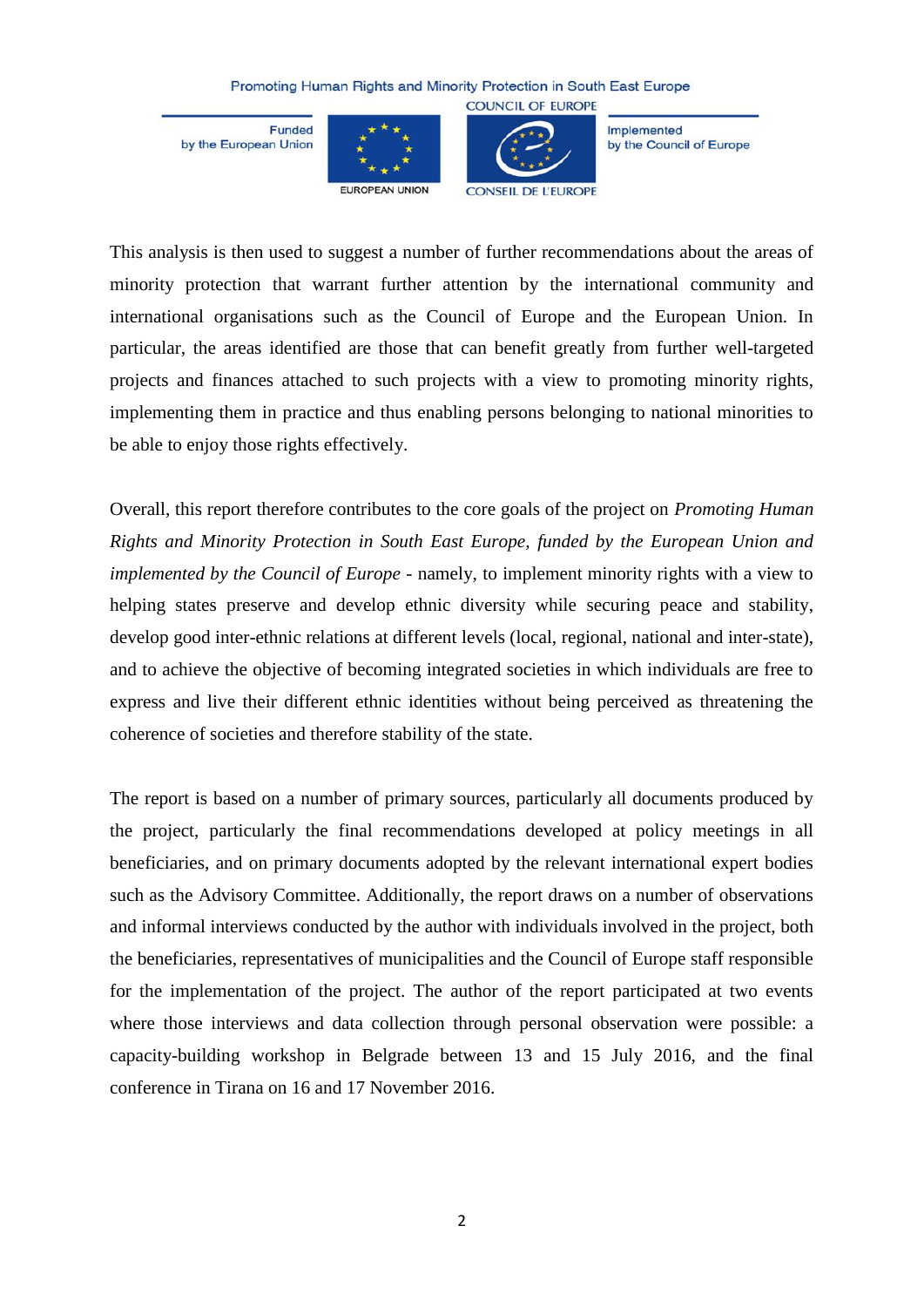Funded by the European Union





Implemented by the Council of Europe

# **2. Analytical framework for minority protection: international standards on minority rights**

The Council of Europe has two core legal instruments that provide for the protection of national minorities – i.e. their identity, characterised by distinct identity markers such as minority language, culture, habits, religion. These core legal instruments are:

- 1) The Framework Convention for the Protection of National Minorities (opened for signature in 1995, and entered into force in 1998; it has been ratified by 39 Council of Europe's member states and it is also applicable in  $Kosovo^{*1}$ , in conformity with the 2004 Agreement between the United Nations Interim Administration in Kosovo (UNMIK) and the Council of Europe.
- 2) The European Charter for Regional or Minority Languages (opened for signature in 1992, entered into force in 1998; it has been ratified by 25 Council of Europe's member states).

The treaties deal with the issue-area of minorities differently, but they play a complementary role: if the Framework Convention for the Protection of National Minorities is primarily concerned with providing access to minority rights for persons belonging to national minorities, then the European Charter for Regional or Minority Languages seeks to protect regional or minority languages. With minority language being one of the core characteristics of many persons belonging to national minorities, the European Charter thus provides an important set of legal guarantees for the protection of minority languages, although it stops short of protecting the rights of their speakers.

The Framework Convention for the Protection of National Minorities includes a set of minority rights that all form an integral part of human rights. The goal of minority rights of

<sup>1</sup>  $1 * All reference to Kosovo, whether to the territory, institutions or population, in this text shall be understood in$ full compliance with United Nations Security Council Resolution 1244 and without prejudice to the status of Kosovo.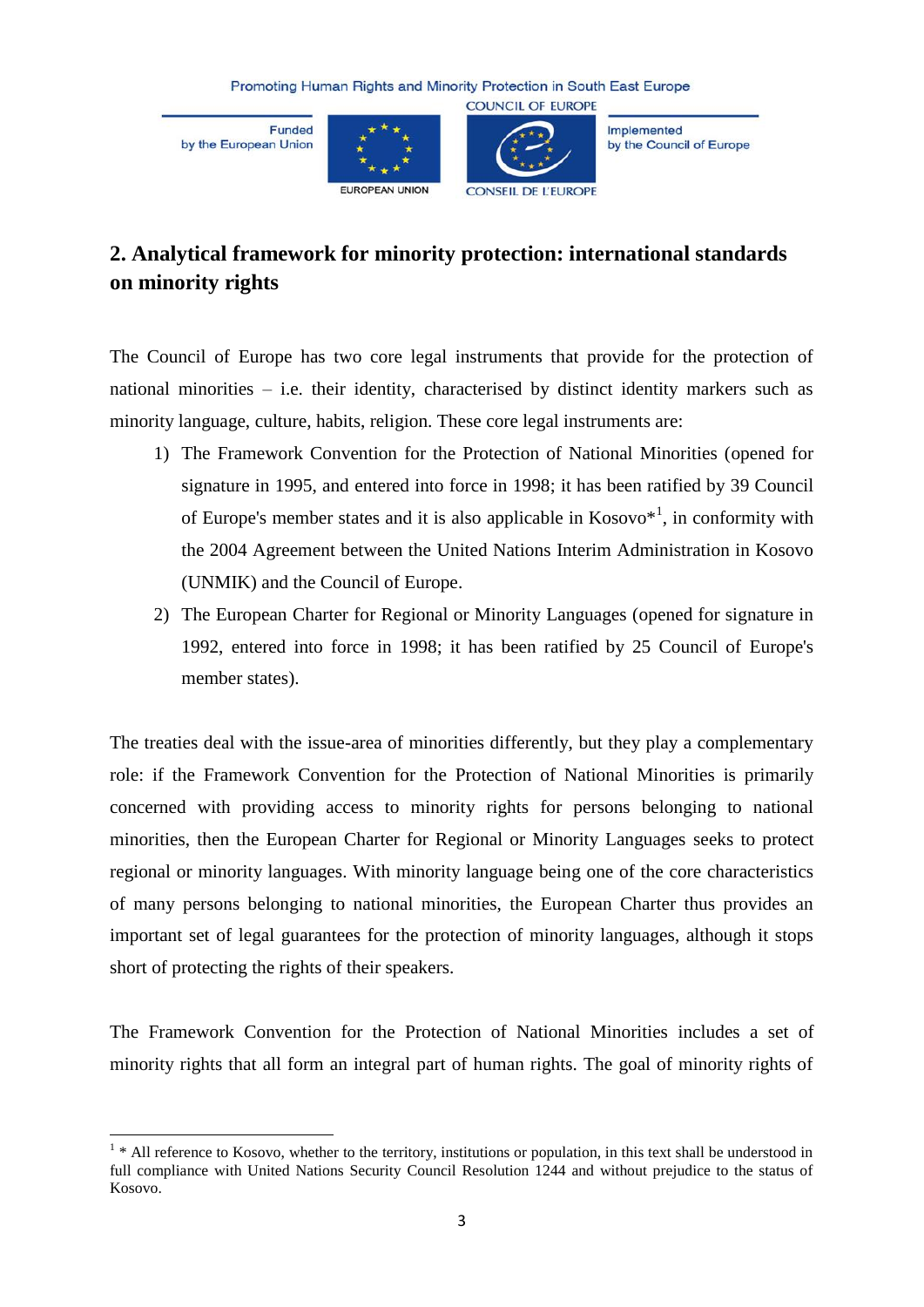Funded by the European Union





Implemented by the Council of Europe

persons belonging to minorities is to achieve their effective equality (in law and in practice). To this effect, **special measures** are needed to:

- 1. prevent discrimination,
- 2. achieve equality,
- 3. enable the preservation and development of minority identity language, culture, religion.

In order to achieve these goals, everyone needs to participate and be involved: persons belonging to minorities and those belonging to the majority community or communities. The final outcome is expected at two levels: at the level of individuals, equality is to be guaranteed while individuals are able to preserve and develop their distinct identity; at the level of society, integration is expected, whereby integration refers to the entire society, and not to minorities being under pressure to integrate into the dominant society and the patterns of the dominant communities. Integration of societies is therefore a long-term goal that requires constant attention and negotiation about appropriate policies to achieve the goal.

Minority protection as a set of core principles and substantive rights, all intended to achieve the above-mentioned goals, include the following core elements:

- Everyone is free (not) to identify as a person belonging to a minority (BUT: societal 'climate' is important) – no negative advantage
- $\Box$  Full and effective equality (specific conditions need to be taken into account)
- $\Box$  To maintain and develop minority culture + preserve identity: language, religion, cultural heritage, traditions (no assimilation)
- Tolerance and intercultural dialogue, respect among everyone in a territory (the entire community)
- $\Box$  Freedom of religion (religious institutions, organisations)
- $\Box$  Freedom of expression receive info in minority language, also create and use minority media, media for promotion of tolerance and cultural pluralism;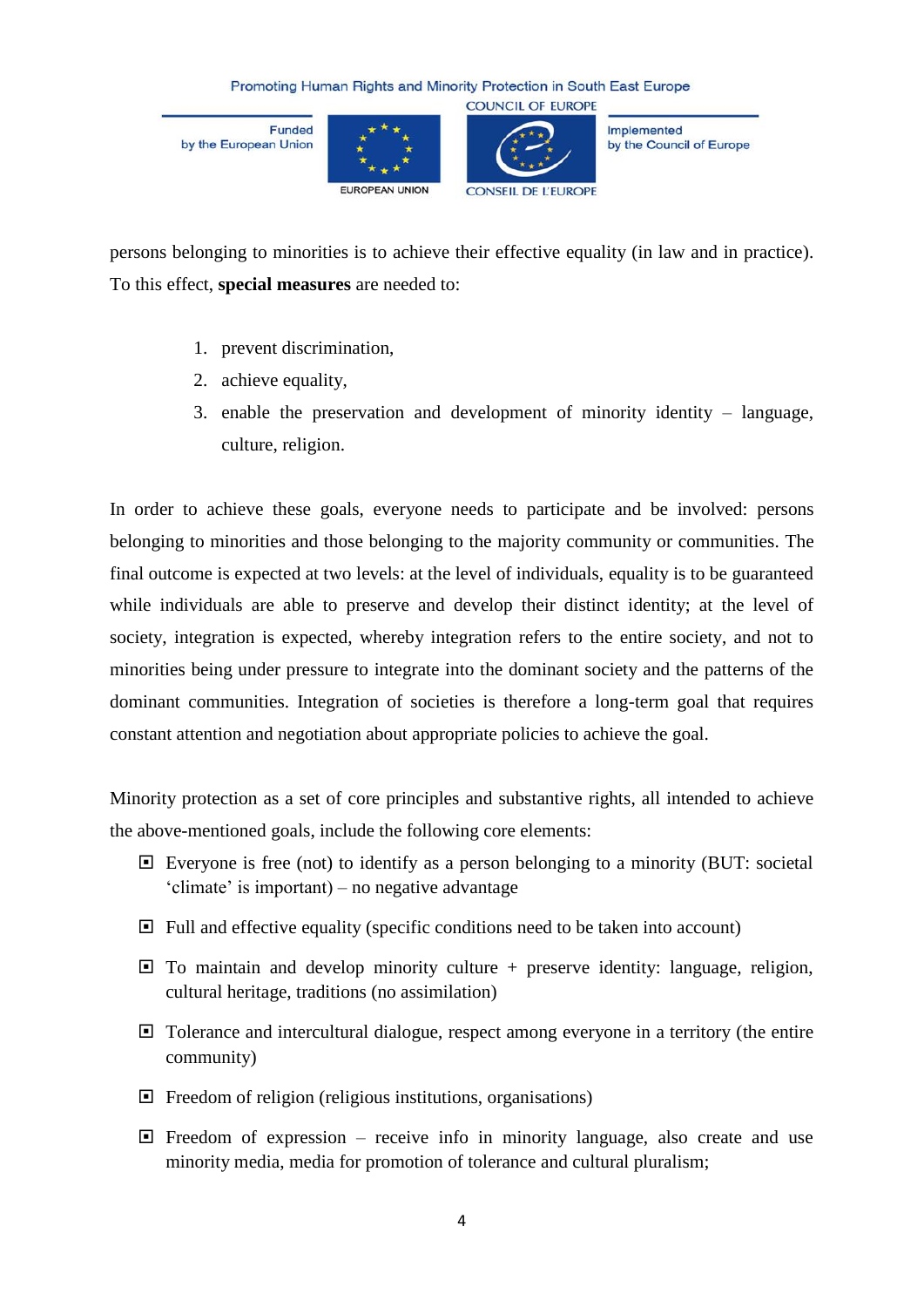Funded by the European Union





**COUNCIL OF EUROPE** 

Implemented by the Council of Europe

- $\Box$  Free use of minority languages public/private, writing/speaking: use of language with public authorities (as much as possible);
- $\Box$  Use of minority names, display private information visible to the public, display topografical indications (under certain conditions);
- Information of all communities (culture, language…) in education; adequate teacher training and materials; equal opportunities to access different levels of education;
- $\Box$  Right to learn a minority language teaching in and of the minority language (also the official language)
- $\Box$  Right to participate effectively in cultural, social and economic life and in public affairs – create conditions for this;
- Free and peaceful contacts across state borders; international co-operation (good neighbourly relations).
- Specific for the protection of minority languages areas:
	- Education
	- The judiciary
	- Administrative authorities, public services
	- **Media**
	- Cultural activities and facilities
	- Economic and social life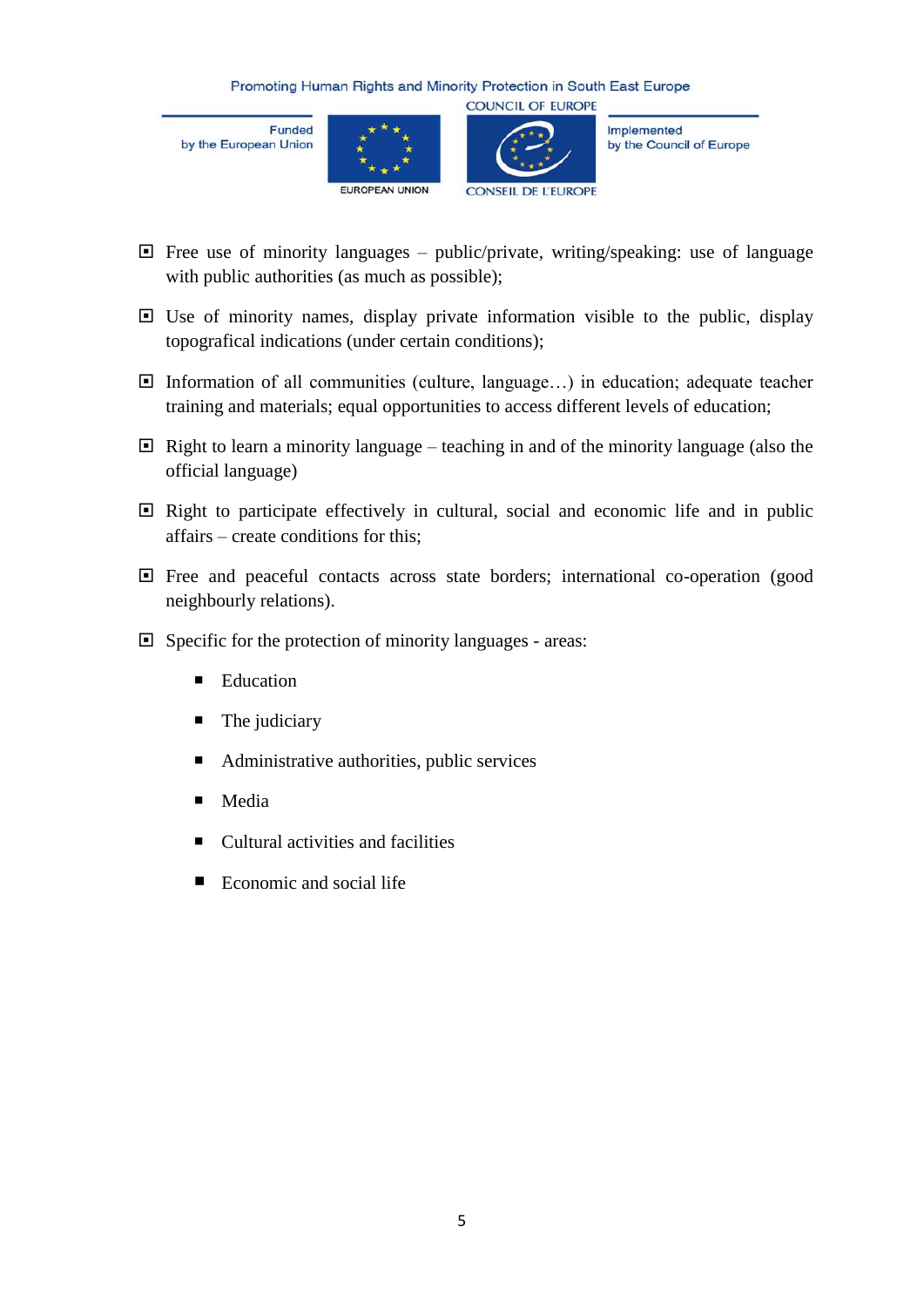Funded by the European Union





Implemented by the Council of Europe

## **3. Policy recommendations as derived from the project**

Although this project was of a very limited duration and scale (small grants), it has demonstrated a number of direct (short-term, tangible) and indirect (long-term) benefits as identified by the project's local partners.

Among the direct benefits, most small grants were used to:

- protect cultural identity of persons belonging to national minorities;
- use of minority languages  $-$  in education, in public institutions, in the media;
- inclusion of minority children in education, including at the pre-school level;
- enable participation of persons belonging to national minorities in designing and implementing of projects on access to minority rights;
- increase the visibility of national minorities in the public domain;
- improve inter-ethnic relations and understanding in diverse societies;
- increase employment and employment prospects of persons belonging to national minorities;

A set of recommendations stemming from the experience with small grants from the project include the following ones:

- 1) Design (local) cultural policies need to be based on inter-ethnic and inter-cultural dialogue and understanding.
- 2) Increase opportunities for the use of minority languages in communication, visible signs, in the media and in education, and provide for appropriate incentives to this effect.
- 3) Invest in the educational sector: training of teachers, preparation of text-books and organisation of events promoting inter-cultural and inter-ethnic understanding and exchange.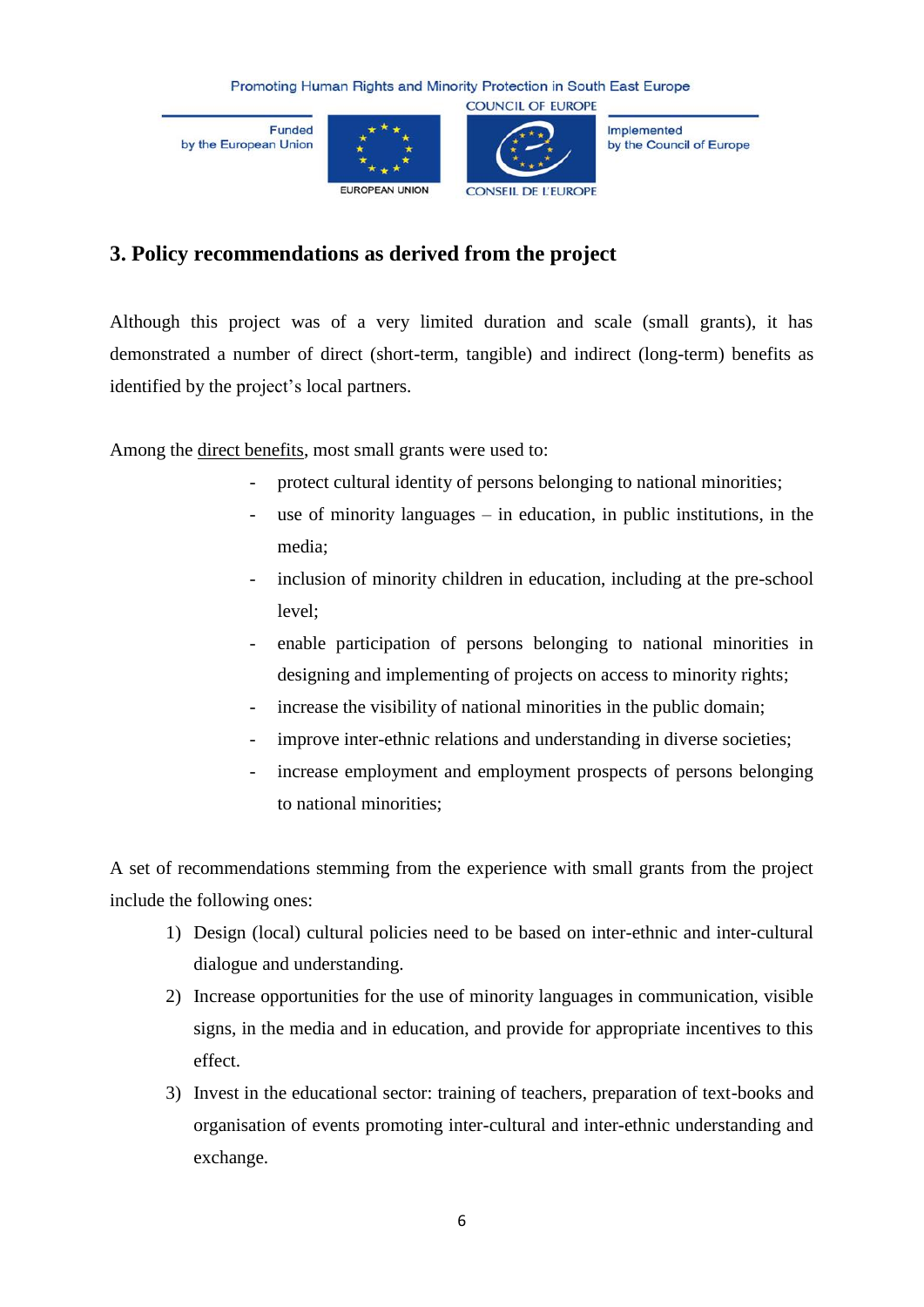Funded by the European Union





**COUNCIL OF EUROPE** 

Implemented by the Council of Europe

- 4) Use all means available to ensure effective participation of persons belonging to national minorities, including different segments within those communities such as women and youth, in all stages of policy-making, including in decision-making.
- 5) Create opportunities to inter-ethnic dialogue, interaction and communication so as to decrease inter-ethnic distance between communities.
- 6) Raise awareness of national minorities, including by co-operation with the civil society and the media.

The indirect benefits have included:

The inclusion and active involvement/participation of local authorities and local self-governments in minority protection in the context of the implementation of small grants (so even in those local contexts where the local self-governments play no specific role in the field of minority rights according to the national legislative context). This has contributed to building awareness of national minorities and minority rights, and the capacity to implement minority rights at the local level. It has also paved the way for raising awareness of the significant role of local self-governments in minority protection and for their inclusion in decision-making on minority protection and diversity management in general.

*RECOMMENDATION: Any further development of minority-related policies and implementation of minority rights needs to guarantee effective participation of different actors involved in this process. Those include the local authorities and persons belonging to national minorities, while respecting the diverse character of local populations, including national minorities themselves.*

Creation of some basic infrastructure (e.g. the purchase of media equipment, translation equipment, books for libraries) for long-term access to minority rights.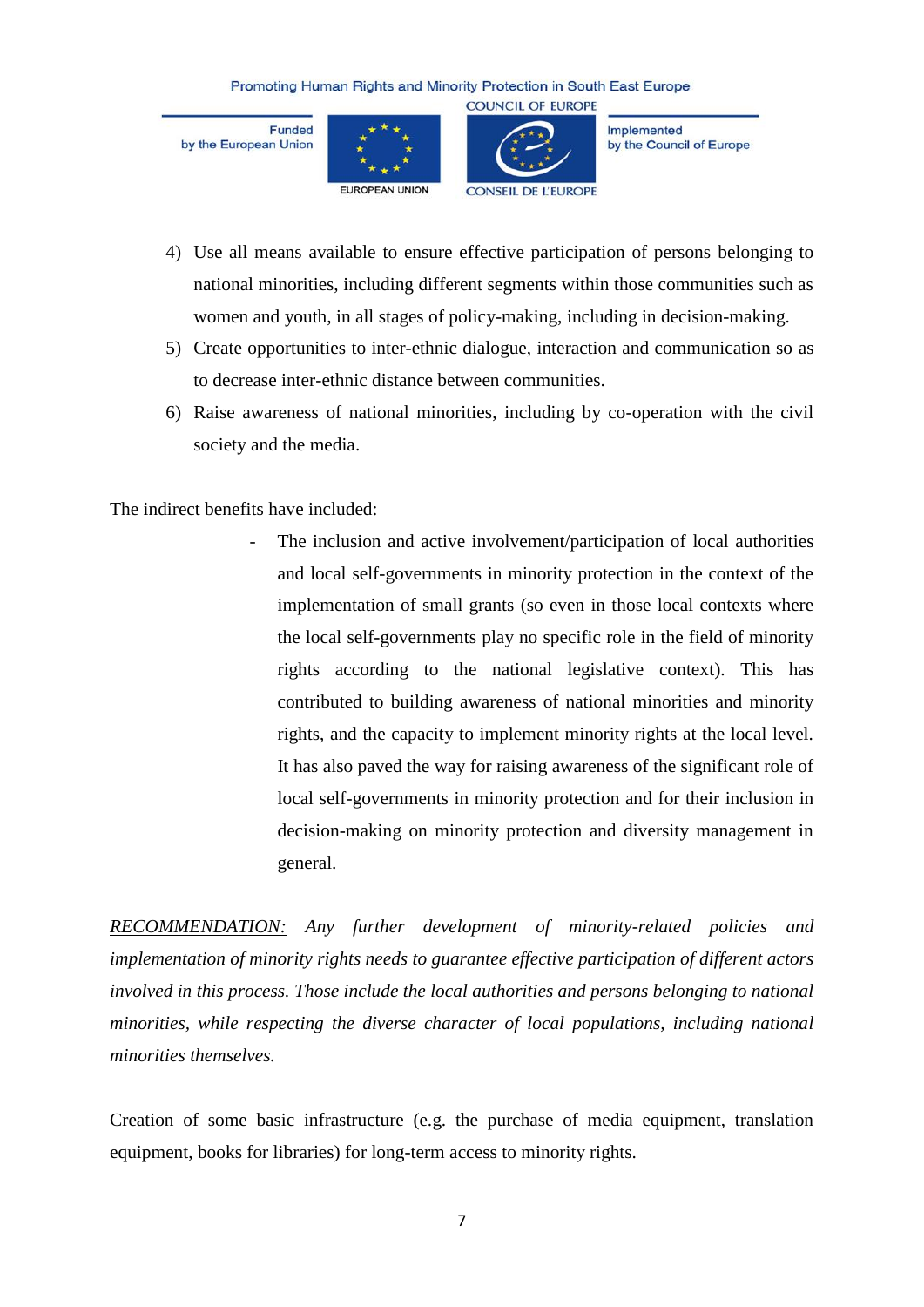Funded by the European Union





**COUNCIL OF EUROPE** 

Implemented by the Council of Europe

*RECOMMENDATION: The basic infrastructure that has been established with small grants now needs to be supported with additional funds to upkeep it, develop it further and to be used by properly trained individuals and/or beneficiaries (persons belonging to national minorities and those belonging to majority population).*

Implementation of national action plans and policies at the local level. This required appropriate (re)organisation of the local authorities and local plans, including the budgetary allocations.

*RECOMMENDATION: The local level is crucial in any implementation of minority rights, but its activation and appropriate organisation will be better stimulated by additional resources, rather than by expectation that the local authorities will redefine the spending of their already very limited resources once they will acquire appropriate competences in the field of minority protection.*

Implementation of specific minority rights, such as the right to use personal names in a minority language and script, often require some basic infrastructure (computer programmes), but above all civil servants who understand the significance of this right and who will be able to implement it in practice without any additional procedures and mistakes. Similarly, access to basic human rights (social and economic rights, or to health care services) of persons belonging to national minorities often depends on adequately trained workers in the public sector.

*RECOMMENDATION: Effective access to minority rights depends on appropriate resources and opportunities, and equally important – on appropriately trained and culturally sensitive officials and civil servants who are in contact with persons belonging to national minorities. Local authorities need to be helped to provide for appropriate training of employees in the public as well as private sector, as applicable to the specific local context but in line with international standards on human and minority rights.*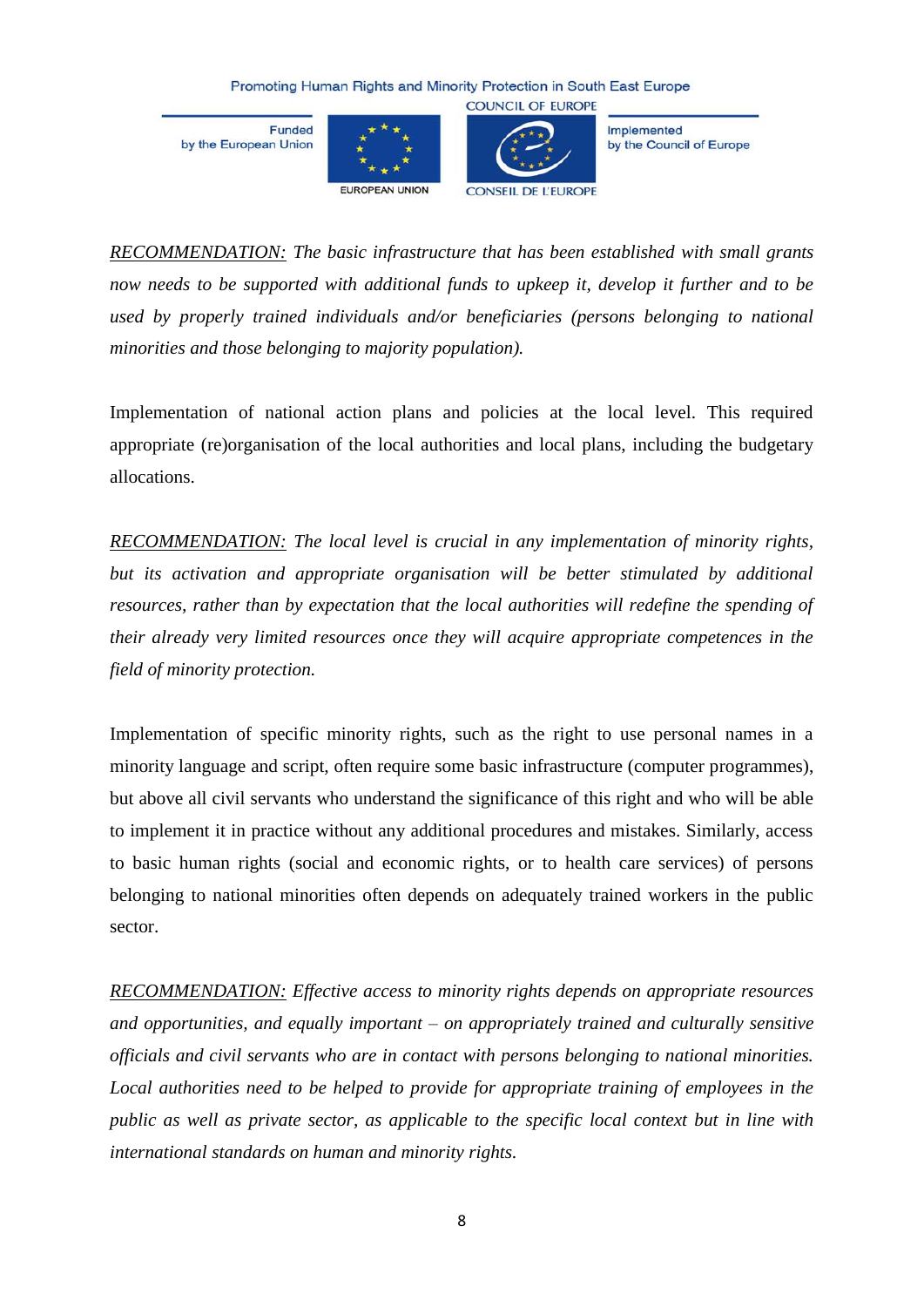Funded by the European Union





**COUNCIL OF EUROPE** 

Implemented by the Council of Europe

Implementation of human and minority rights requires co-operation of many actors – the authorities, minorities, non-governmental organisations and the civil society, the media and many individuals in the public sector, but also in the private sector that can importantly contribute to the realisation of the set goals in this field.

*RECOMMENDATION: Local authorities need to engage a broad set of different actors, assign them relevant roles, including for the non-governmental actors. Such co-operation will contribute to transparency of the process of implementing human and minority rights, including through project implementation, and hence to building trust in local communities. Appropriate procedures need to be put in place so as to prevent unfair competition and instrumentalisation of minority issues for gaining certain benefits, rather than ensuring minority protection in practice.*

Full and effective implementation of minority rights requires a social context that is conducive to self-identification of individuals as persons belonging to national minorities and to their ability to access minority rights. In the region of South East Europe where recent conflicts and wars and often tense inter-state relations often lead to many societal obstacles to the enjoyment of minority rights, general climate and its improvement plays a significant role in minority protection.

*RECOMMENDATION: The authorities, at all levels, need to pay attention to diversity and minorities as an integral part of diverse societies. This applies to the public discourse, the media and to even symbolic acts that – if genuine – can be understood as embracing diversity at the national and local levels. This is important as it is only in such an environment that persons belonging to national minorities will actually use the opportunities available to them, including those to learn and use a minority language. Crucially, such opportunities should not be secluded and reserved to persons belonging to minorities alone, but they should be open to entire communities so that ethnic distance can be reduced and entire societies could adjust to the diverse realities. It is particularly important that employees in the public sector are properly trained and that they provide for opportunities for persons belonging to national*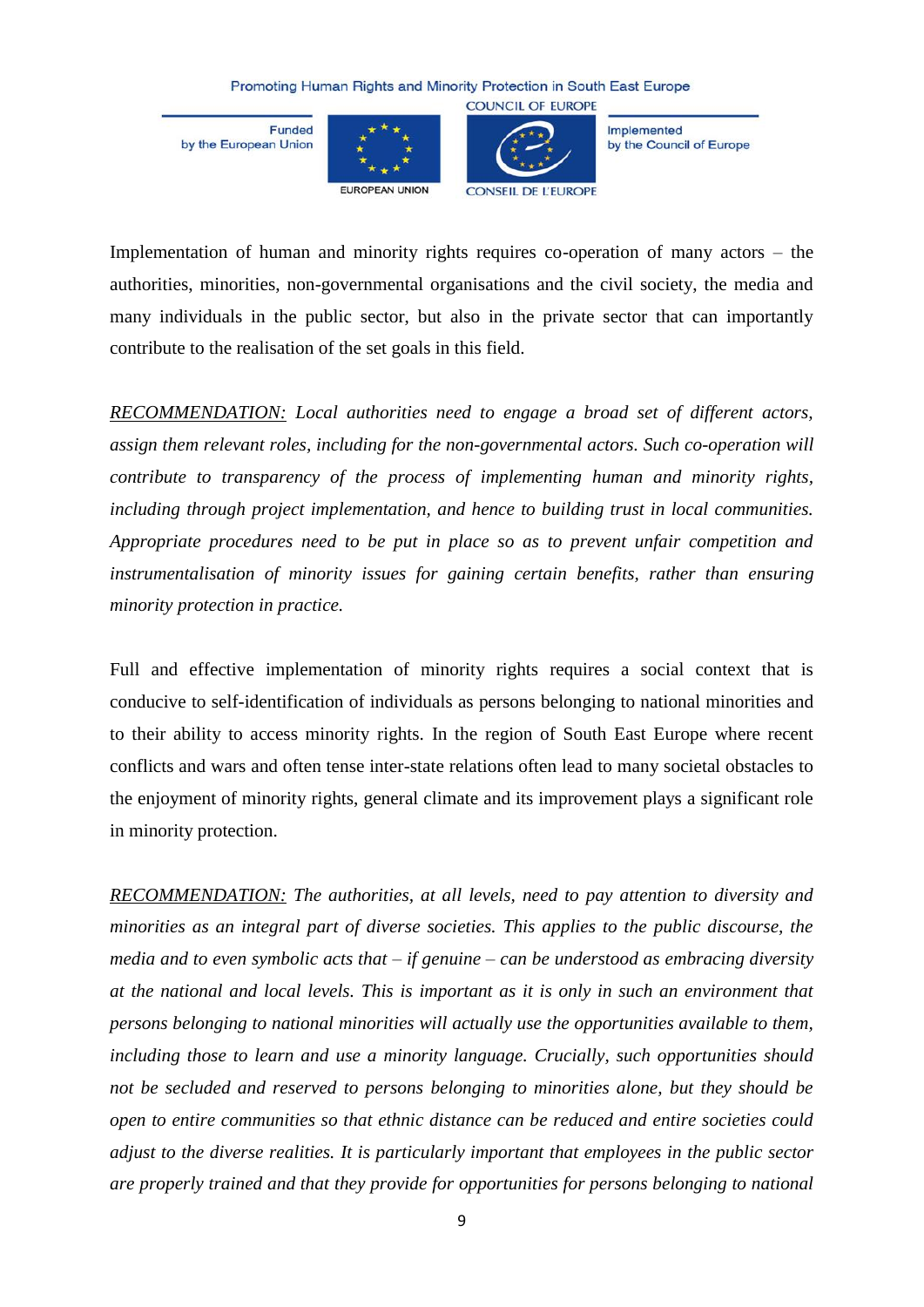Funded by the European Union





**COUNCIL OF EUROPE** 

Implemented by the Council of Europe

*minorities to be able to enjoy minority rights (e.g. speak a minority language). The media and* 

*education will play a crucial role, and politicians and community leaders are instrumental in this process.*

# **4. State of affairs of minority rights in South East Europe**

International monitoring mechanisms such as the Advisory Committee under the Framework Convention for the Protection of National Minorities regularly evaluate the implementation of minority rights in practice, whereas the Committee of Experts under the European Charter for Regional or Minority Languages monitors the protection of minority languages in states parties to this international treaty. Based on the wealth of documents produces by these international monitoring mechanisms over the years, i.e. since both instruments entered into force in 1998, demonstrate very concrete needs and problems faced by persons belonging to national minorities in the region of South East Europe, and more broadly.

### **Use of minority languages**:

Learning of and teaching opportunities in minority languages remain limited, with limited teaching materials and the lack of properly trained teachers; persons belonging to national minorities face many difficulties in using their first languages in communication with civil servants; topographical indications and other official signs often ignore the presence of national minorities in localities; personal documents are issued without taking account of the forms and spelling of names in minority languages and scripts;

### **Education:**

In addition to limited opportunities for learning minority languages, the education sector is in need of a thorough reform across the region in terms of its substance and approach to teaching subjects that are particularly sensitive to inter-ethnic relations. What is notably missing is enough substance on the presence of national minorities as an integral part of societies,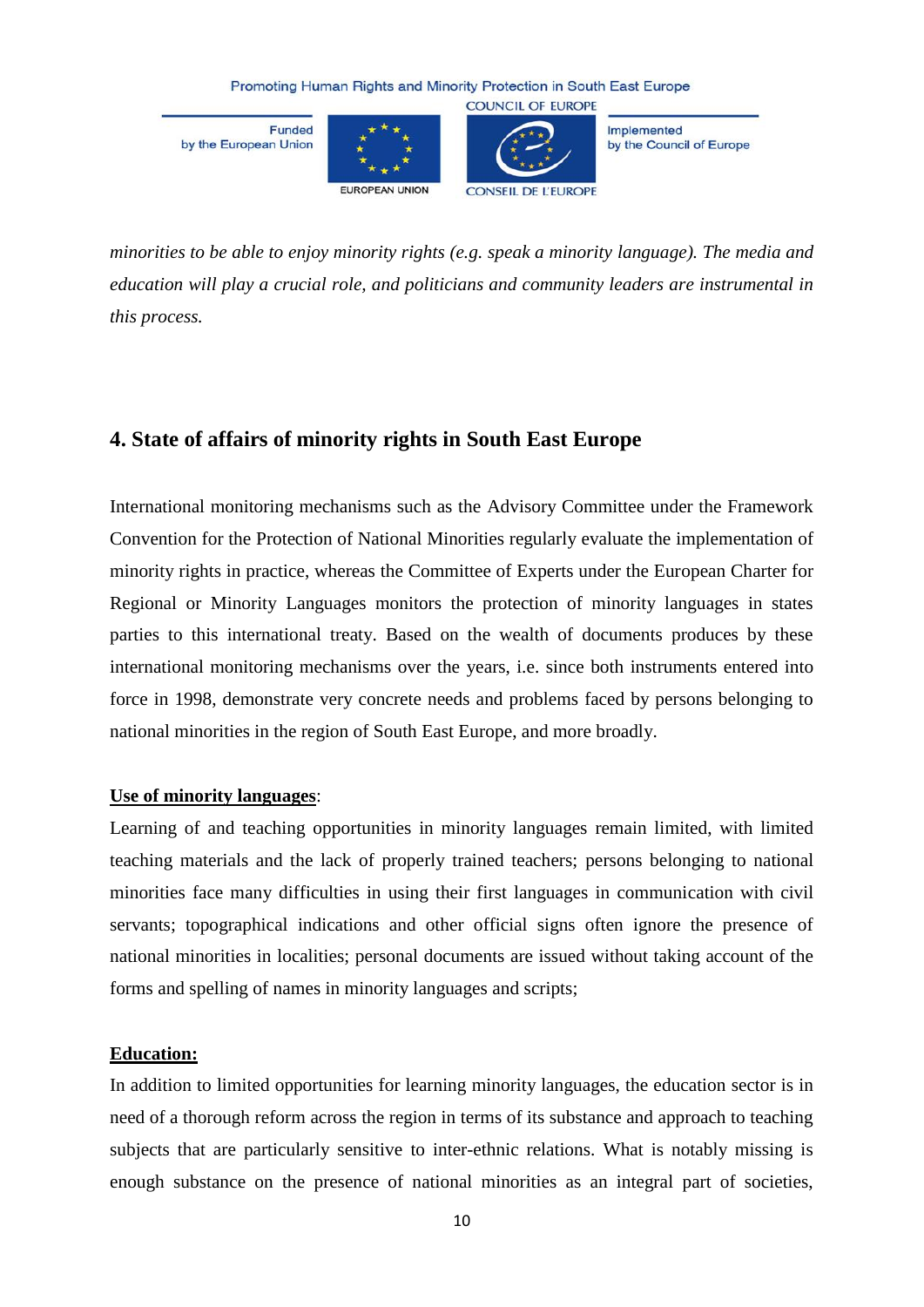Funded by the European Union





**COUNCIL OF EUROPE** 

Implemented by the Council of Europe

contents that would enable inter-cultural exchange and promote inter-ethnic understanding and co-operation. This includes teaching of history through multiple perspectives. In some cases, education still continues to be organised in a way that promoted ethnic segregation and apartheid-like practices even in extra-curricular activities. Efforts to create opportunities for dialogue are left to the non-governmental initiatives and there is no effort to inform parents about the long-term consequences of such segregated education.

### **Development and protection of minority cultures**:

Cultural policies overwhelmingly support the dominant cultural patterns and practices. Persons belonging to national minorities find it difficult to promote their culture and finance their cultural activities; in some instances, they need to rely on support by their kin-states; decision-making on the disbursement of very limited funds is frequently not transparent, criteria for fund allocation are not clear, minority organisations are put in a position to compete for limited resources for cultural activities with more established and better organised national institutions; states seem to prefer public tenders for fund allocation, whilst ignoring the need to provide for some baseline funding of minority institutions; funds for minority cultural activities typically provide for the promotion of traditional expressions of culture, whilst often ignoring modern forms of cultural expression, thereby leading to the process of folclorisation of minority cultures.

# **Effective participation of persons belonging to national minorities in decision-making processes**:

Effective participation of persons belonging to national minorities remains a notable problem across the region, in all issue-areas. There are problems with effective participation even in cases where representative minority institutions exist. Those lack powers or resources, are themselves not fully representative of diversity within minorities, and are instrumentalised for various political goals.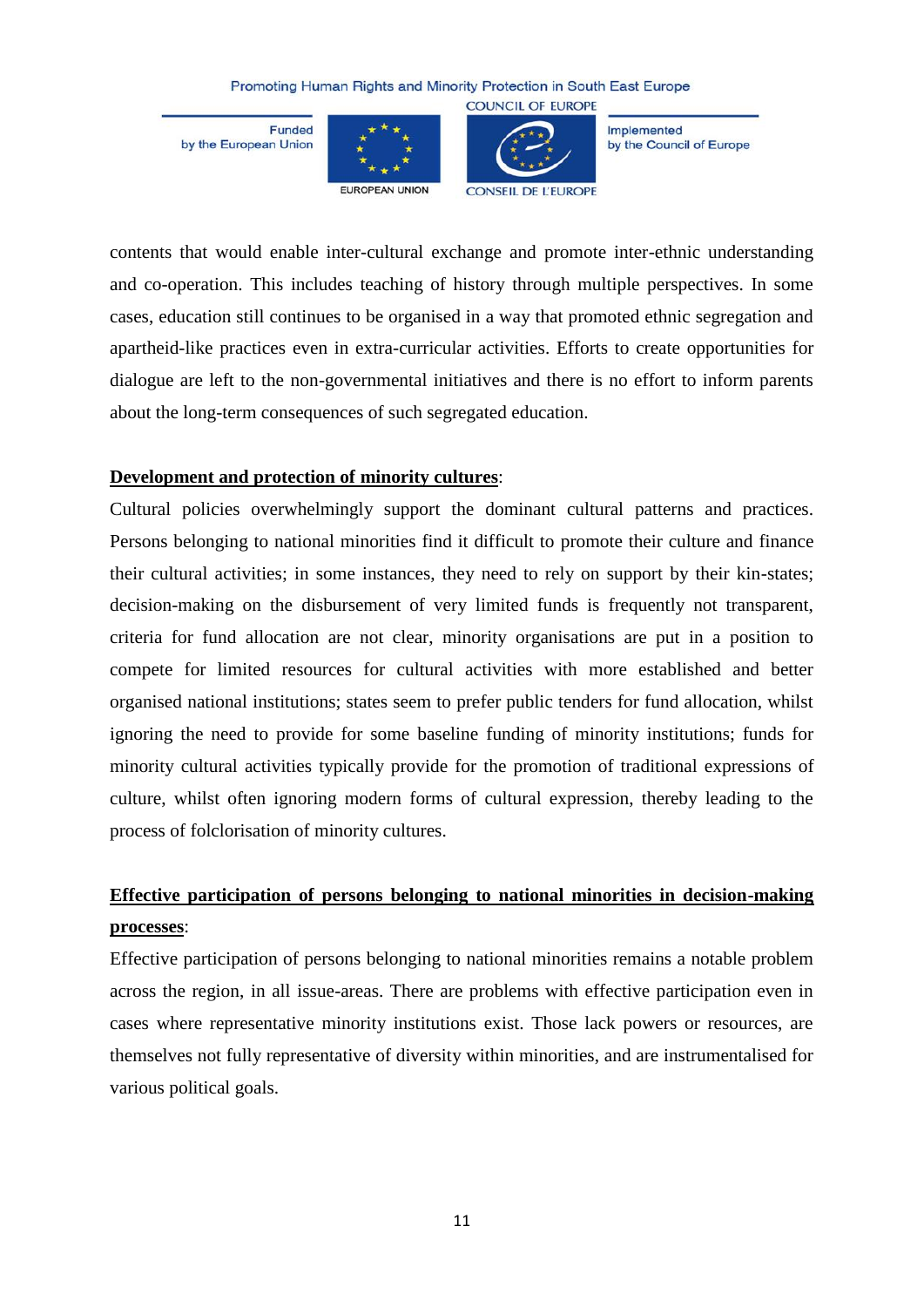Funded by the European Union





**COUNCIL OF EUROPE** 

Implemented by the Council of Europe

### **The media**:

At least three broad problems have been identified with regards to the media: firstly, persons belonging to national minorities find it difficult to produce media contents, particularly due to the lack of financial and human resources; secondly, mainstreaming of minority-related contents in the dominant media outlets is exceptional and the general public has very limited opportunities to learn about national minorities; thirdly, the media, and in particular the social media, are becoming an avenue for the uncontrolled expression of hate speech, negative views on diversity in general and minorities in particular.

# **Development of inclusive societies, based on respect of human and minority rights, without any discrimination**:

The region still faces many problems in terms of protection of human rights, including minority rights, based on the principle of non-discrimination, and good inter-ethnic relations. The latter frequently remain determined by limited inter-ethnic contacts, high and growing social distance between communities and the lack of inter-cultural social capital. National institutions created to monitor and address problems in the issue-area of protection of human and minority rights in some cases lack independence, funds and human resources. The dominant political discourse is becoming increasingly intolerant and openly racist, xenophobic and anti-minority, and the law enforcement and the judiciary do not seem to be able or willing to address such a discourse. Simultaneously, the existing institutions are unable to effectively deal with hate speech and anti-minority rhetoric in social media. All this seems to suggest that the anti-minority rhetoric is being gradually (more) acceptable, which negatively affects any prospects for being able to build inclusive and integrated societies in which national minorities are recognised as an integral part. Although it is only in such societies that persons belonging to national minorities can fully enjoy minority rights, political elites, at the national and local levels, seem to be observing the developments at best, and actively participating in anti-minority rhetoric at worst.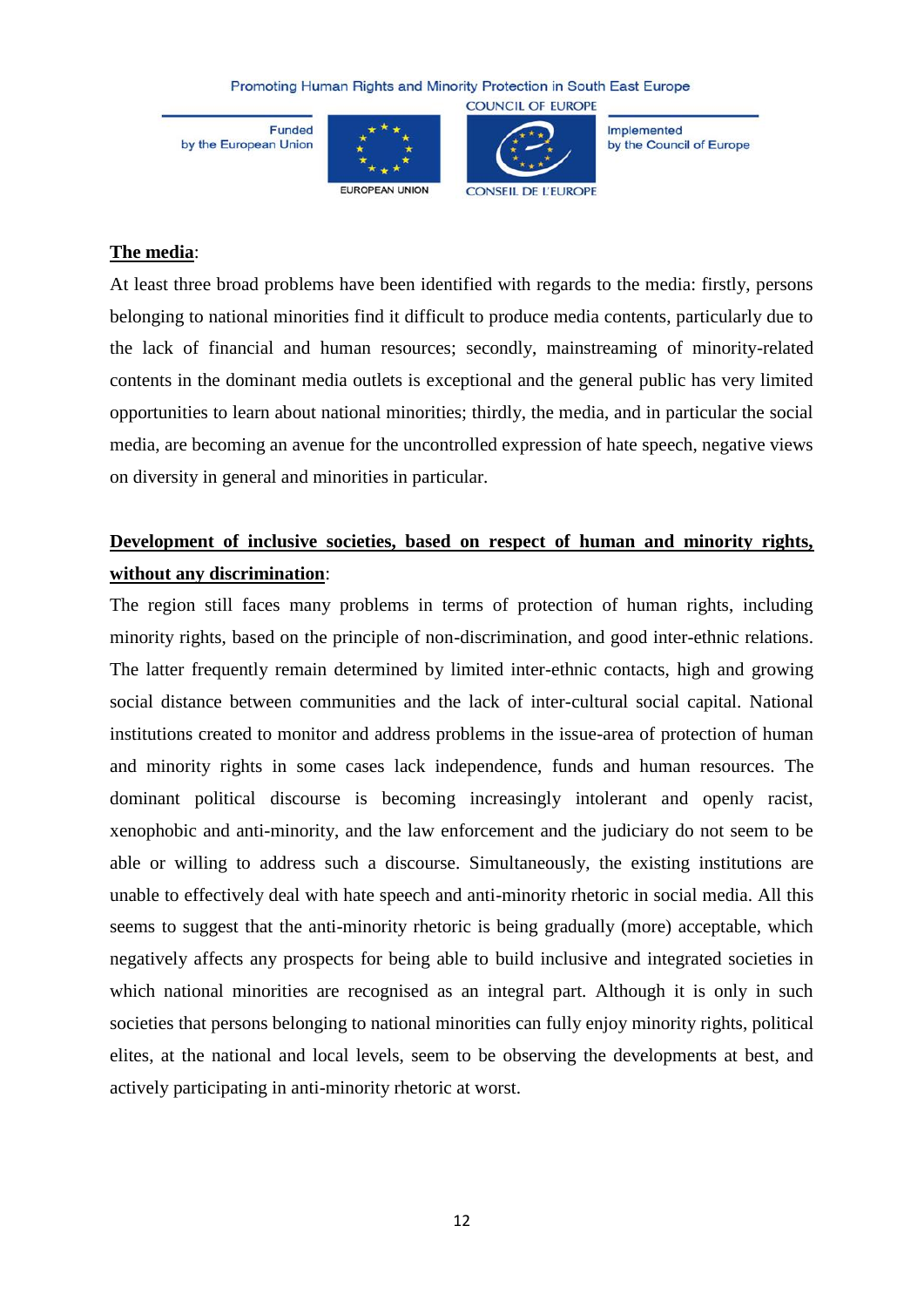Funded by the European Union





**COUNCIL OF EUROPE** 

Implemented by the Council of Europe

### **Limited scope of application of minority rights**:

Some states continue to find it difficult to ratify international instruments, or to apply a flexible approach to the implementation of international norms included in those instruments. This is seen in: a lack of national legislation to provide for a framework for minority protection; a limited understanding of national minorities whose members could benefit from access to minority rights; an externally imposed approach to national minority identification as opposed to the approach based on free self-identification of individuals; a lack of data collection exercise (in the form of national censa or through sociological studies) and thus a lack of data that are needed to design suitable policies on minority protection and diversity management more broadly. Such a limited scope of application of minority rights often leads to increased interest, sometimes involvement, of kin-states seeing to support their kinminorities in other states. In a region where a number of inter-state relations are burdened by the past policies and state behaviour, this external interest or involvement, or even the outsourcing of minority protection to external actors, does not seem to contribute to creating inclusive and integrated societies. On the contrary, it seems to increase tensions and antiminority sentiments and discourse.

### **Social exclusion and lack of access to basic human rights by Roma communities**:

Roma communities and persons belonging to them continue to be characterised as doubleminorities – socio-economic and ethnic, thus facing a number of obstacles in their access to national minority rights and to basic human rights. They experience discrimination and very limited opportunities in employment, education, housing and health care, thus perpetuating the vicious circle of poverty and exclusion.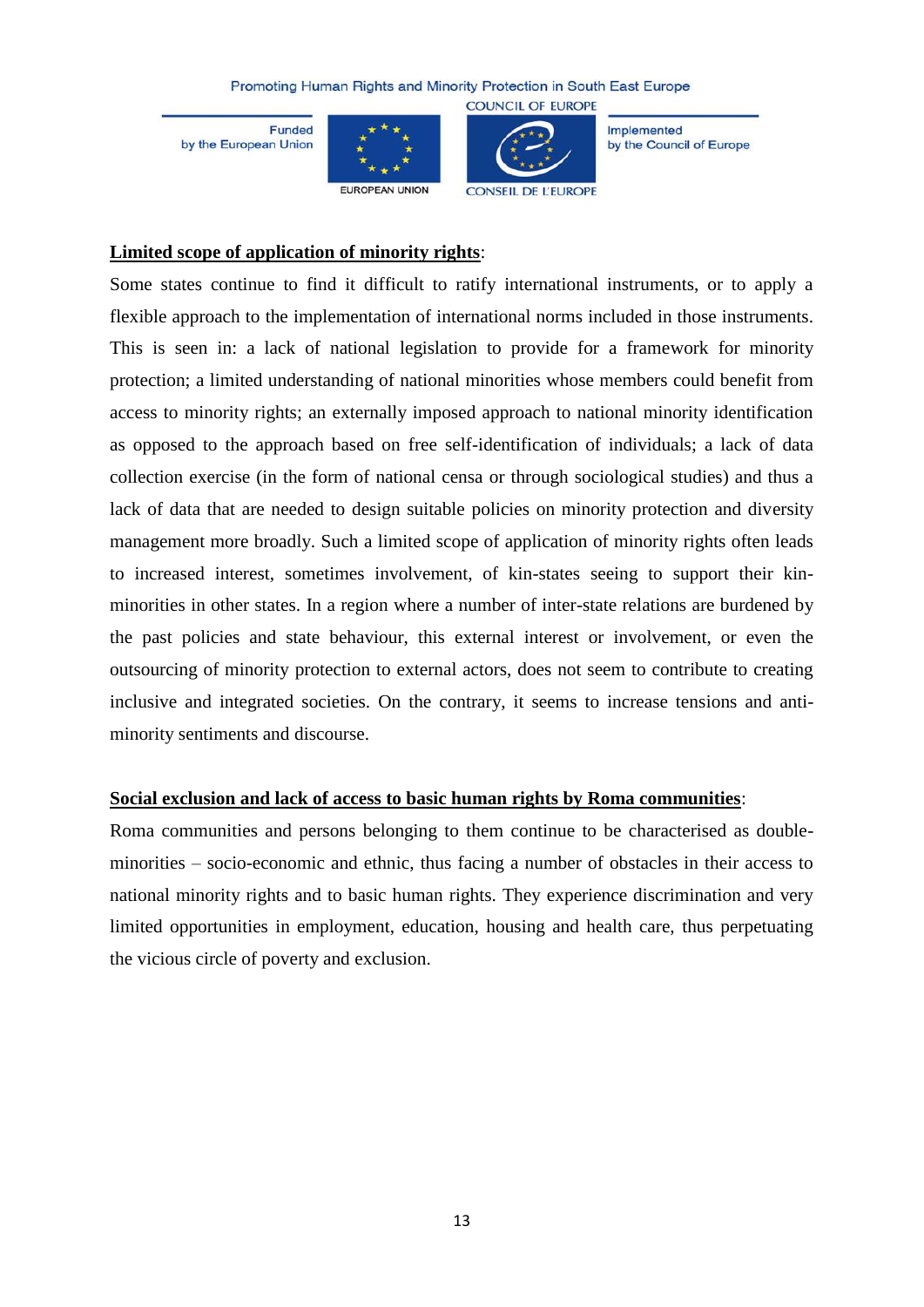Funded by the European Union





Implemented by the Council of Europe

### **5. Conclusions**

Minority protection and access to minority rights is not a goal that will happen on its own. On the contrary, the socialisation process resulting in a full embracement of minorities as an integral part of diverse societies is a process that needs both constant support and monitoring. The required support is not just moral, but also has to be tangible. This project has demonstrated that even small grants, or small grants in particular, make a huge difference in actual lives of individuals – both persons belonging to national minorities as well as those belonging to the ethnic majority group and living in a diverse society. Local ownership and active participation of representatives of different communities, including national minorities, have been two important elements that have contributed to the success of this project, given the assessments produced by the project's evaluators and given the anecdotal evidence of the beneficiaries. Small grants made a huge difference on the ground when they managed to provide for access to minority rights and thus put into practice a number of recommendations of international bodies on how better to implement international instruments.

The international community, particularly international institutions promoting minority rights as an integral part of human rights and thus crucial for integration of societies, stability and ultimately peace, should understand that without concrete investments, access to minority rights is likely to remain limited. If this project has demonstrated that small grants can make a notable difference, **it should not be forgotten that**:

1) Small grants have enabled the development and realisation of concrete projects, such as libraries, kindergartens, translation services and many others, that require sustainable funding. Any expectation that all costs can be now borne by the local authorities may be neither realistic nor productive. The whole concept of local ownership of internationally agreed and monitored standards seems to suggest the need to also share the financial burdens. Accordingly, international financial initiatives and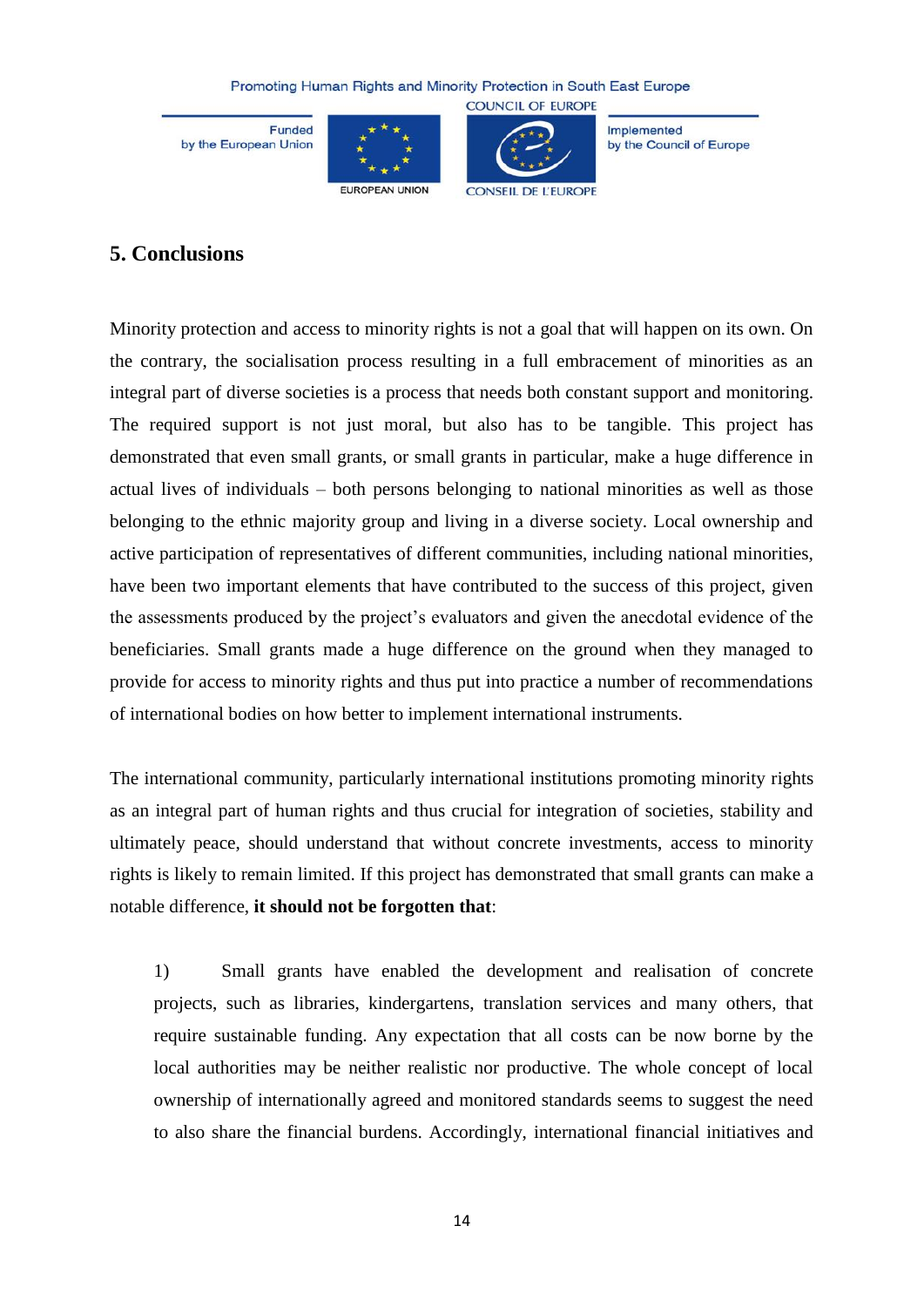Funded by the European Union





**COUNCIL OF EUROPE** 

Implemented by the Council of Europe

support **should reserve the funds for co-financing** of projects seeking to provide access to minority rights in particular, and to manage diversity in general.

2) Such financial instruments need to provide for **sustainable** funding so that minority-related initiatives can develop into (semi)permanent instruments in diverse societies. Access to minority rights cannot be dependent on success of failure of elections or international projects as such uncertainty prevents the development of permanent mechanisms and instruments enabling access to minority rights. Initially, **international support** is crucial so that societies can see the tangible benefits of such locally developed projects, and they can gradually secure local and national funds to the same goals. International financial support should therefore be also used so as to help diverse societies understand the need to secure funds for diversity management and access to minority rights, similarly to securing funds for all other needs governments seek to fulfil.

3) Financial schemes should take into account also the broader societal context in which minority rights are to be guaranteed. Such broader societal context often means that whereas small grants contribute importantly to the implementation of specific minority rights (e.g. the use of minority languages or the learning of the official/state language in pre-school education), societies also need **to invest in infrastructure in minority-populated areas**, particularly if those are under-developed, without proper infrastructure to provide for jobs or access to the high-speed internet. With such investments, extensive international and internal emigration can be prevented, societal tensions reduced or effectively managed, and access to rights provided more efficiently (e.g. high-speed internet opens up a number of opportunities for access to minority media, language learning and exchange of some cultural practices).

4) The concept of **local ownership** needs to be supported and its implementation monitored so that persons belonging to national minorities can participate effectively in all phases of designing services locally, regionally and nationally, as well as at the level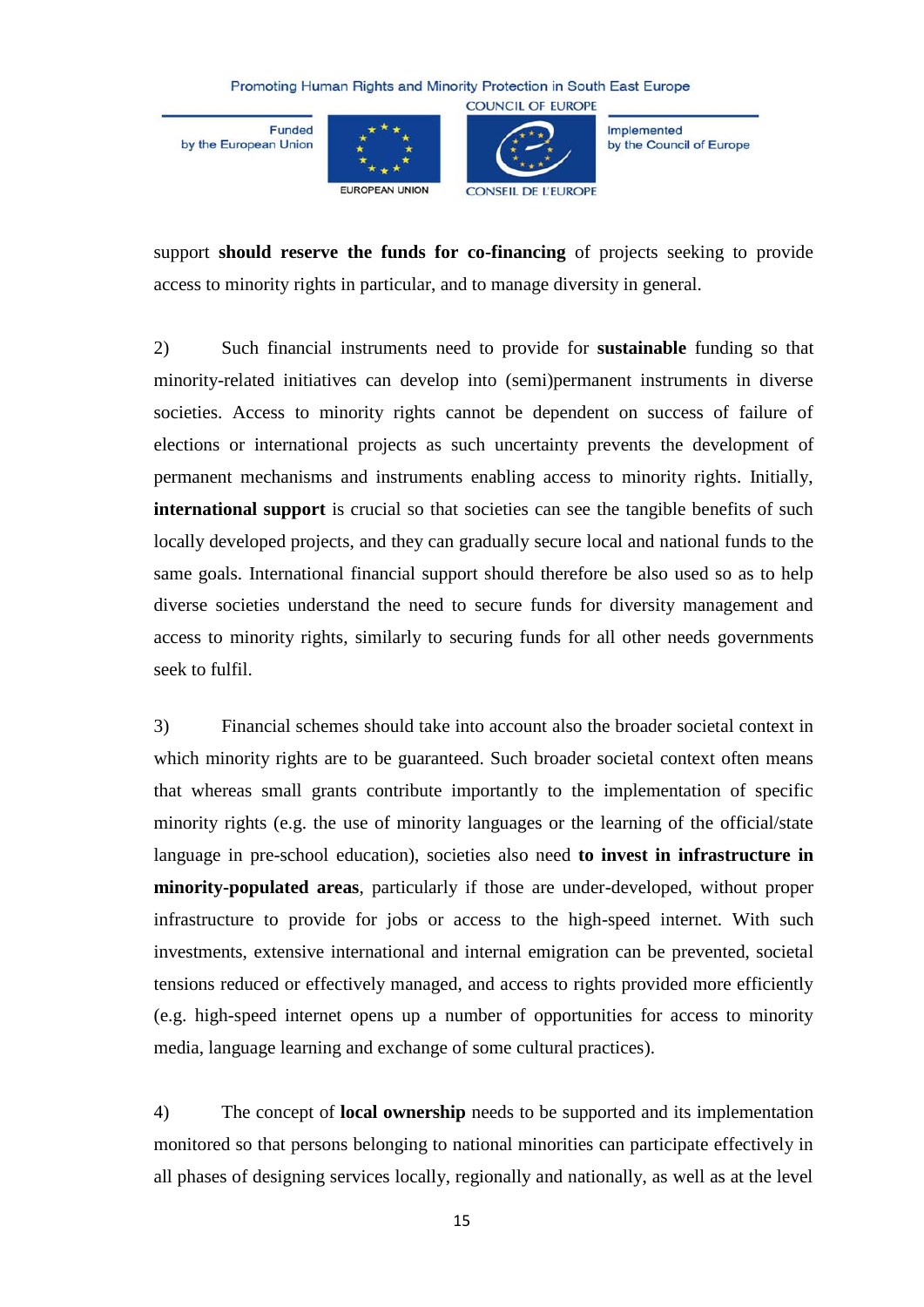Funded by the European Union





**COUNCIL OF EUROPE** 

Implemented by the Council of Europe

of inter-state relations. Minority protection requires efforts from all members of a society, and persons belonging to national minorities need to be involved actively and meaningfully so that their needs can be understood and addressed in a particular (local) context. **Effective participation** of persons belonging to national minorities should therefore always be guaranteed, including at the local level that is well suited to address their specific needs and concerns.

5) Access to minority rights critically depends on committed and educated **individuals** who will be able to see the long-term benefits of diversity management and minority rights and who will be able to lead this processes at different levels of governance. International schemes should therefore always pay sufficient attention to **training of individuals and to capacity-building among decision-makers, community leaders and representatives of different ethnic groups**. Importantly, **diversity within those groups** should always be taken as a criterion for the selection of individuals gaining access to such training and capacity-building. This means that different segments of communities should be represented, including women, the youth, individuals coming from different regions and local communities, urban and rural, possibly facing different challenges when implementing minority rights and managing diversity. Such training should enable individuals to acquire specific competencies to apply for projects and to raise additional funds, for example, but it should also aim at acquiring the so-called soft skills, which will help individuals implement human and minority rights effectively.

6) Minority rights are a set of norms that can be implemented, and that need to be implemented, according to the needs to persons belonging to national minorities and applicable to entire societies. As those are diverse and patterns of diversity also differ, any approach to minority protection needs to balance very carefully the specific needs and those that are shared more broadly. This means that some services providing for access to minority rights will necessarily be specific for a particular local context, but many others can be shared by different localities, and some can be applicable to the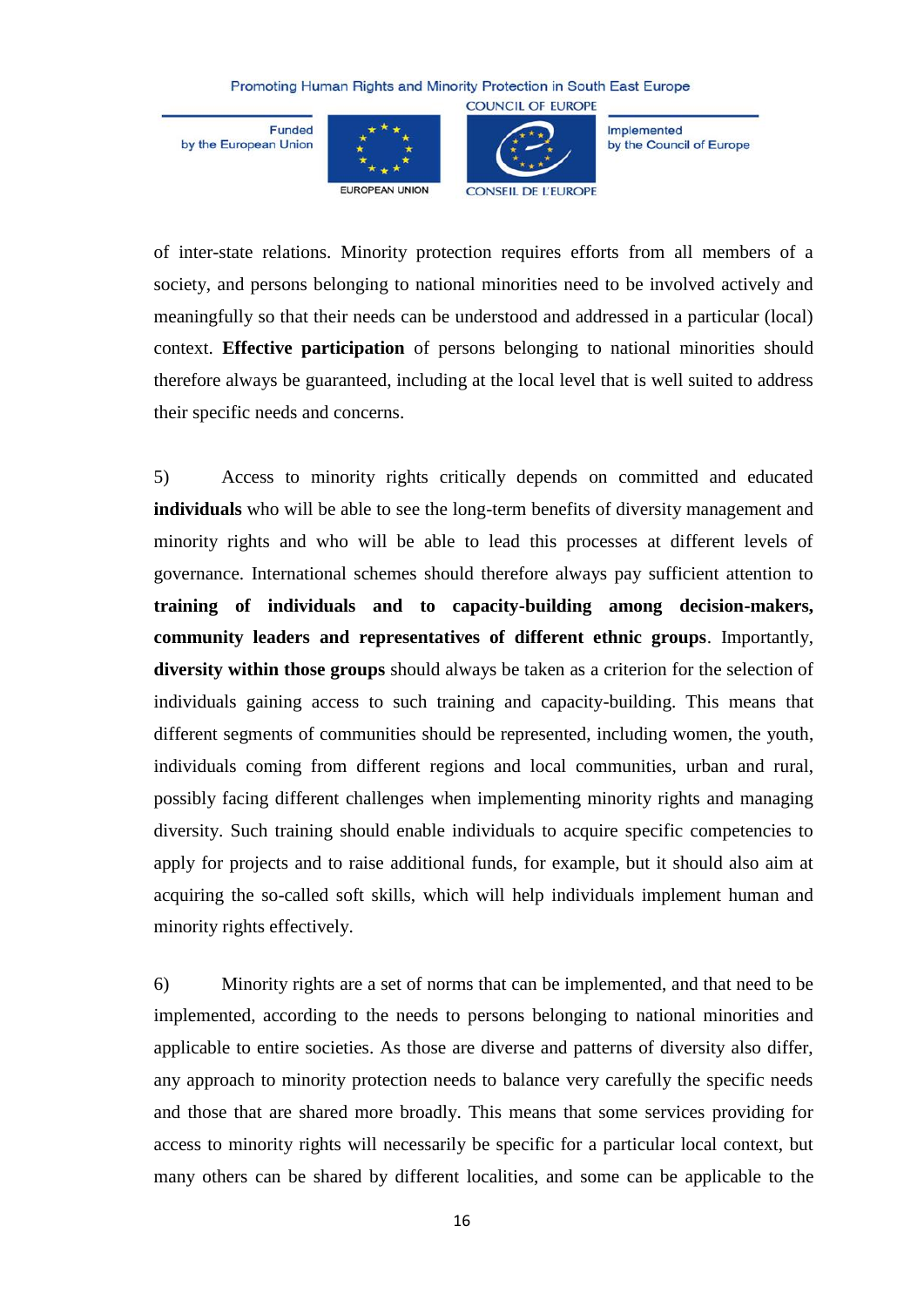Funded by the European Union





**COUNCIL OF EUROPE** 

Implemented by the Council of Europe

regional or even national level. The bottom-up approach to such joint schemes should include apt opportunities for presentation of **best practices that can lead to intermunicipal, intra-regional or inter-regional and national co-operation**. The authorities at the higher levels of governance should seek to provide **incentives for such co-operation**.

7) Similarly, when providing guidance and financial support to states, international institutions should **carefully balance the broader and the locally specific issues** that can effectively guarantee access to minority rights. In practice, this includes on the one hand support for drafting of appropriate legislation and building capacities to design the budget accordingly, and on the other hand, it also includes support to concrete projects (e.g. in the form of small grants) that will bring minority rights to everyday reality of the beneficiaries and the local communities.

In sum, this project has demonstrated that **small grants can indeed very importantly and meaningfully contribute to the actual implementation of minority rights in practice**, according to the **guidance provided by international monitoring mechanisms**, and by **effective participation of all stakeholders** involved in this process, including the local authorities and above all, persons belonging to national minorities as well as those belonging to non-minority communities and living in diverse societies. Consequently, the need to sustain the existing basic infrastructure is very imminent, as well as incentives for many other local self-governments to follow suit, also based on the good examples of how access to minority rights can be guaranteed, whilst not endangering the non-minority population and whilst improving inter-cultural and cross-cultural learning and knowledge at the local level. This project has demonstrated that small grants indeed can help promote the understanding that the outcomes of those grants are beneficial for the local communities as such, and for persons belonging to minorities in particular.

The best approach to promoting minority rights therefore should not underestimate both creating a suitable and appropriate national context for minority protection, and involving the